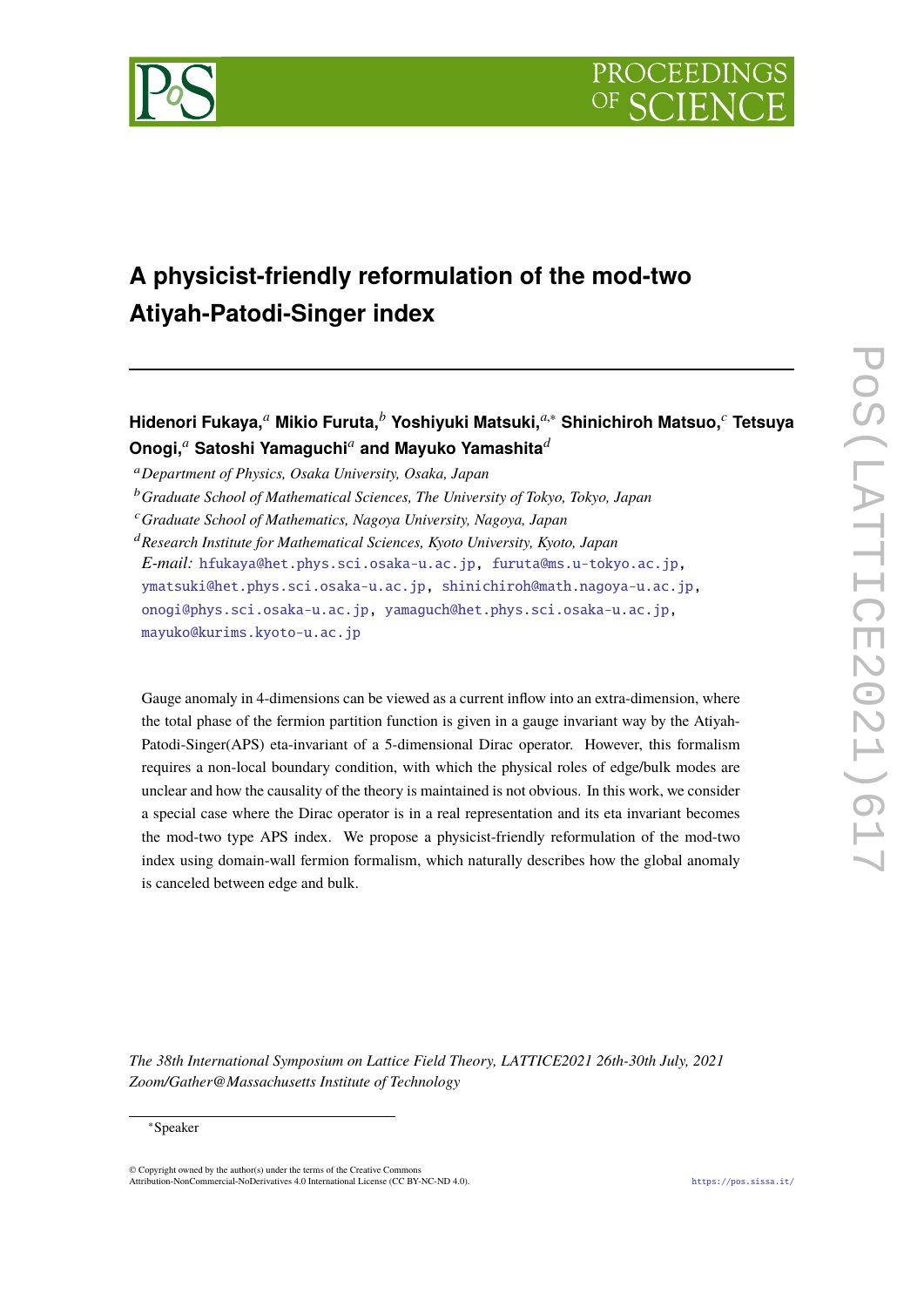### **1. Introduction**

Quantum anomaly [1, 2] have played important roles in particle physics. The anomaly of the axial U(1) symmetry describes some low-energy behavior of QCD, like  $\pi^0\to\gamma\gamma$  decay. The gauge anomaly restricts particle contents of the theory beyond the standard model. The anomaly matching [3] is a powerful tool for the analysis of strongly coupled theory even when the corresponding gauge symmetry does not exist in the theory.

Any gauge anomaly must be cancelled for the theory to be consistent. The cancellation of anomaly among quarks and leptons in the standard model is the most well-known example. In this work, we consider another type of anomaly cancellation by embedding the anomalous fermion into a higher-dimensional theory. For example, let us consider a four-dimensional chiral gauge theory, which has a perturbative gauge anomaly. The anomaly can be viewed as a current flowing into the fifth dimension from the four-dimensional edge, which is cancelled by the Chern-Simons action in the bulk [4]. This anomaly inflow or matching can be viewed as a realization of the bulk-edge correspondence of the fermion system in a topological phase [5].

In [6], it was pointed out that the anomaly inflow mechanism can also be generalized to the global anomaly [7] along with perturbative anomalies, that is, a global anomaly in a *d*-dimensional theory, where it is absorbed into a  $d + 1$ -dimensional bulk [8, 9]. Concretely, the anomaly inflow is extended by an  $\eta$ -invariant of Atiyah, Patodi, and Singer (APS) [10]. The relation between the η-invariant and anomalies was mathematically formulated by Dai and Freed [11] (the physical formulation was given in [12]).

The eta invariant introduced in Refs. [11, 13] is, however, not very physicist-friendly. It imposes the so-called APS boundary condition, which is non-local<sup>1</sup>. Moreover, the boundary condition does not allow the edge-localized modes to exist, and therefore, it is difficult to separate the bulk and edge contributions.

The alternative set-up without any nonlocal condition was first proposed in [15] by three physicists of the authors. Instead of the manifold with the boundary, they considered a domain-wall fermion Dirac operator on a flat 4-dimensional manifold extended from the original boundary, where the sign of the mass is set to flip. They perturbatively showed that the  $\eta$  invariant of the domain-wall Dirac operator of a pseudoreal fermion coincides with the APS index<sup>2</sup>. In the new formulation, the contributions from the bulk and edge modes are manifest, and the anomaly of the time-reversal symmetry is cancelled between them. Moreover, a local boundary condition is automatically imposed. In [17], three mathematicians of the authors joined and gave a mathematical proof that this reformulation of the APS index is valid on any even-dimensional curved manifold. In [19], the work was extended to a definition of the APS index in lattice gauge theory. For a recent review, we refer the readers to [18].

In this work [21], we consider an extension to real fermions on an odd-dimensional manifold. When the Dirac operator is real, its  $\eta$  invariant coincides with the mod-two APS index. The mod-two APS index is more difficult compared to the standard APS, in that a natural separation of the bulk and edge modes is not obvious in the index formula, and it essentially requires a

<sup>1</sup>In [14], it was discussed how any unphysical properties caused by the APS boundary condition are cancelled in the fermion partition function.

<sup>&</sup>lt;sup>2</sup>The APS index of a pseudoreal Dirac operator in even dimensions coincides with the  $\eta$  invariant mod integer.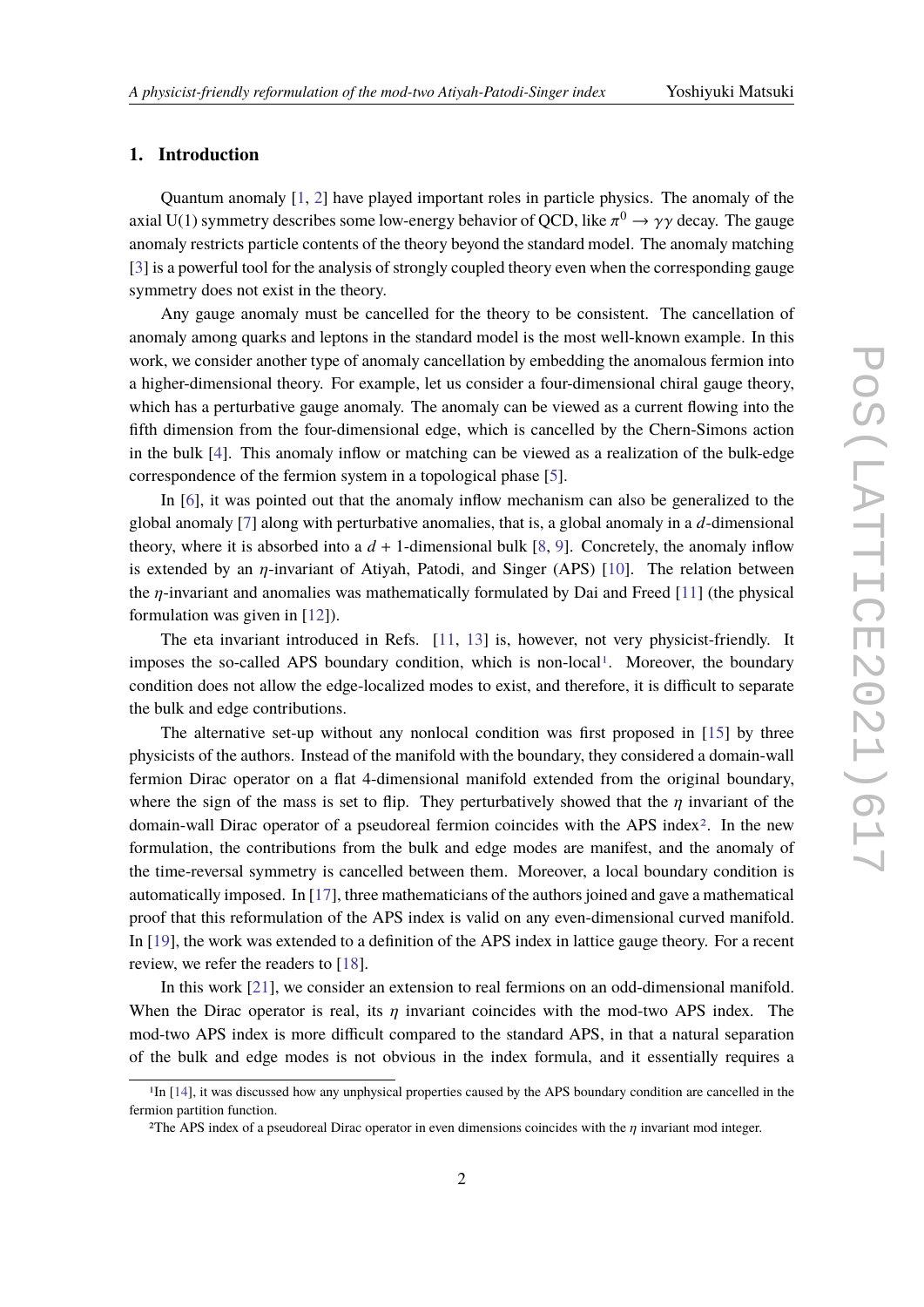non-perturbative treatment to describe the global anomaly. We will show below that domain-wall fermion can describe the mod-two APS index and even offers a natural separation of the bulk and edge contributions.

#### **2. Short review of Global anomaly and Mod-two APS index**

In this section, we briefly review the *SU*(2) global anomaly and the mod-two AS index following [7]. Then, we discuss its extension to the mod-two APS index on a general manifold with boundary.

#### **2.1 Global anomaly and Mod-two Atiyah-Singer(AS) index**

In [7], it was pointed out that the gauge theory in the fundamental representation of the gauge group *SU*(2) with an odd number of Weyl fermions is inconsistent. In general, when the Dirac operator is real and anti-symmetric, the same inconsistency exists.

Let us consider a real and anti-symmetric Dirac operator  $D_X$  on a manifold *X* and assume that there are no zero eigenvalues. The non-zero eigenvalues of  $D_X$  make a complex conjugate pair  $\pm i\lambda$ , where  $\lambda$  is real. In this setup, it is shown that the Weyl partition function is real. Therefore, there is no perturbative anomaly since the anomaly appears in the complex phase in the partition function.

To see the non-perturbative anomaly, we consider the smooth connection between the two gauge equivalent configurations  $A_{\mu}$  and  $A_{\mu}^{g}$ , i.e.,  $A_{\mu}^{s} = (1 - s)A_{\mu} + sA_{\mu}^{g}$ ,  $(0 \le s \le 1)$ . Here  $A^{g}$  is a gauge field which is performed the gauge transformation in the nontrivial class of  $\pi_4(SU(2))$ . In this case, the eigenvalues flip the sign by odd times and the spectral flow against *s* is odd. Therefore, the sign of Weyl partition function is not determined in a gauge invariant way.

The proof is given by the mod-two Atiyah-Singer(AS) index on a five-dimensional manifold. Let us consider a five-dimensional cylinder  $S^4 \times R$ , where R is the fifth direction *s*. Since the both ends of the cylinder are gauge equivalent, we can construct the torus  $S^4 \times S^1$ , which is called a mapping torus. On the mapping torus, the number of zero modes of the real Dirac operator *D* mod 2 is known as the mod-two AS index  $I_{AS}^{mod-two}(D)$ . In [7], it was proved that the spectral flow of original four-dimensional  $D_X$  is odd if the mod-two AS index is odd. Moreover, it was also shown that the mod-two AS index is odd when the gauge transformation  $g$  is in the nontrivial class of  $\pi_4(SU(2))$ .

#### **2.2 Non-perturbative anomaly inflow and Mod-two APS index**

It is well-known that perturbative anomalies in *d*-dimensional spacetime is related to the Chern-Simons action in  $(d + 1)$ -dimensional spacetime  $[22-24]$ . It was formulated as the anomaly inflow mechanism: the anomaly on the boundary is viewed as the current flowing into the bulk [4].

Recently, the anomaly inflow was generalized and extended to global anomalies[6, 11, 14]. The anomaly of a *d*-dimensional fermion can be absorbed into a (*d* + 1)-dimensional bulk and the phase of the total fermion determinant is described by  $exp(i\pi\eta(iD))$ , where the *n*-invariant of the Dirac operator *D* on the  $(d + 1)$ -dimensional manifold is defined by

$$
\eta(iD) = \sum_{n} sgn\lambda_n + h,\tag{1}
$$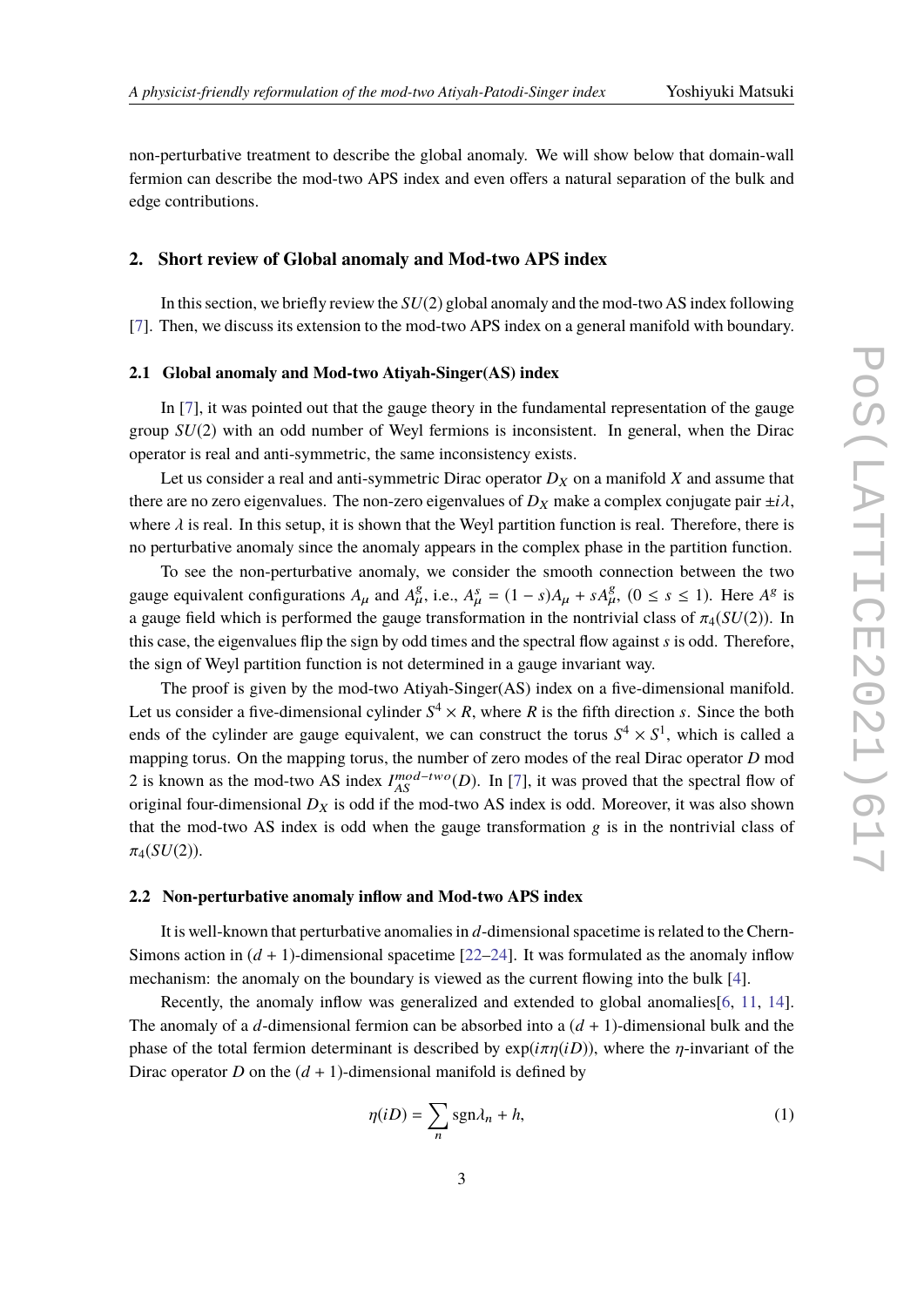where the summation is regularized,  $\lambda_n$  is the non-zero eigenvalues of *iD*, and *h* is the number of the zero-modes. This quantity is gauge-invariant and includes non-perturbative effects as well as the Chern-Simons action.

When the Dirac operator is real, the  $\eta$ -invariant equals to the mod-two APS index [20] which is given by the number of the zero-modes *h* since the non-zero eigenvalues make a pair. In this case, It implies the anomaly inflow for the global anomaly.

We note that the mod-two APS indices are defined on any  $(d + 1)$ -dimensional manifolds with boundary, no longer restricted to a mapping torus. In  $[10, 11, 13]$ , the so-called APS boundary condition was imposed to make the quantity  $\eta(iD)$  well-defined keeping the Dirac operator massless. However this boundary condition is non-local and physicist-unfriendly in that no edge-localized modes survive, which is quite different from our target physical setup of topological insulators.

In this work [21], we give a reformulation of the mod-two APS index using the domain-wall fermion. Our formulation is physicist-friendly and requires no unphysical boundary condition. Moreover, it offers a natural separation of the bulk and edge contributions of global anomaly so that one can easily see how they are canceled, which is a realization of the bulk-edge correspondence.

#### **3. Domain-wall fermion and Mod-two APS index**

In this section, we describe the reformulation of the mod-two APS index with the domain-wall fermion. The mathematical rigorous discussion is given in [21].

First, let us explain some definitions and setting. As we mentioned in the previous section, the mod-two index is defined by the number of zero-modes of a real anti-symmetric Dirac operator *D*,

$$
Ind(D) := \dim \text{Ker} D \pmod{2}.
$$
 (2)

Let *Y* be a closed Riemannian manifold and  $X \subset Y$  be a submanifold that separates *Y* into two compact manifolds *Y*<sup>+</sup> and *Y*<sup>−</sup> with the common boundary *X*. We assume that near the boundary *X*, the manifold has the collar structure  $[0, +\epsilon)_s \times X$ , and the Dirac operator *D* is assumed to take the form

$$
D = \gamma^s \partial_s + D_X,\tag{3}
$$

where *s* is the coordinate normal to the boundary, and  $\gamma^s$  is the gamma matrix which plays a role of a chiral operator. The gamma matrix  $\gamma^s$  satisfies the relations  $(\gamma^s)^2 = 1$  and  $\{\gamma^s, D_X\} = 0$ .

The APS boundary condition eliminates the positive eigenstates on the boundary *X*,

$$
(A + |A|)\phi|_X = 0,\t\t(4)
$$

where  $A = \gamma^{s} D_X$  and |*A*| is the absolute value of the operator *A*. This boundary condition is non-local since the operator |*A*| is a non-local operator.

The purpose of this study is to show that the mod-two APS index with APS boundary condition and the sign of the partition function of the domain wall fermion are equivalent:

$$
Ind_{APS}(D|_{Y_+}) = \frac{1 - sgn Det(D_{DW}D_{PV}^{-1})}{2} \pmod{2},
$$
\n(5)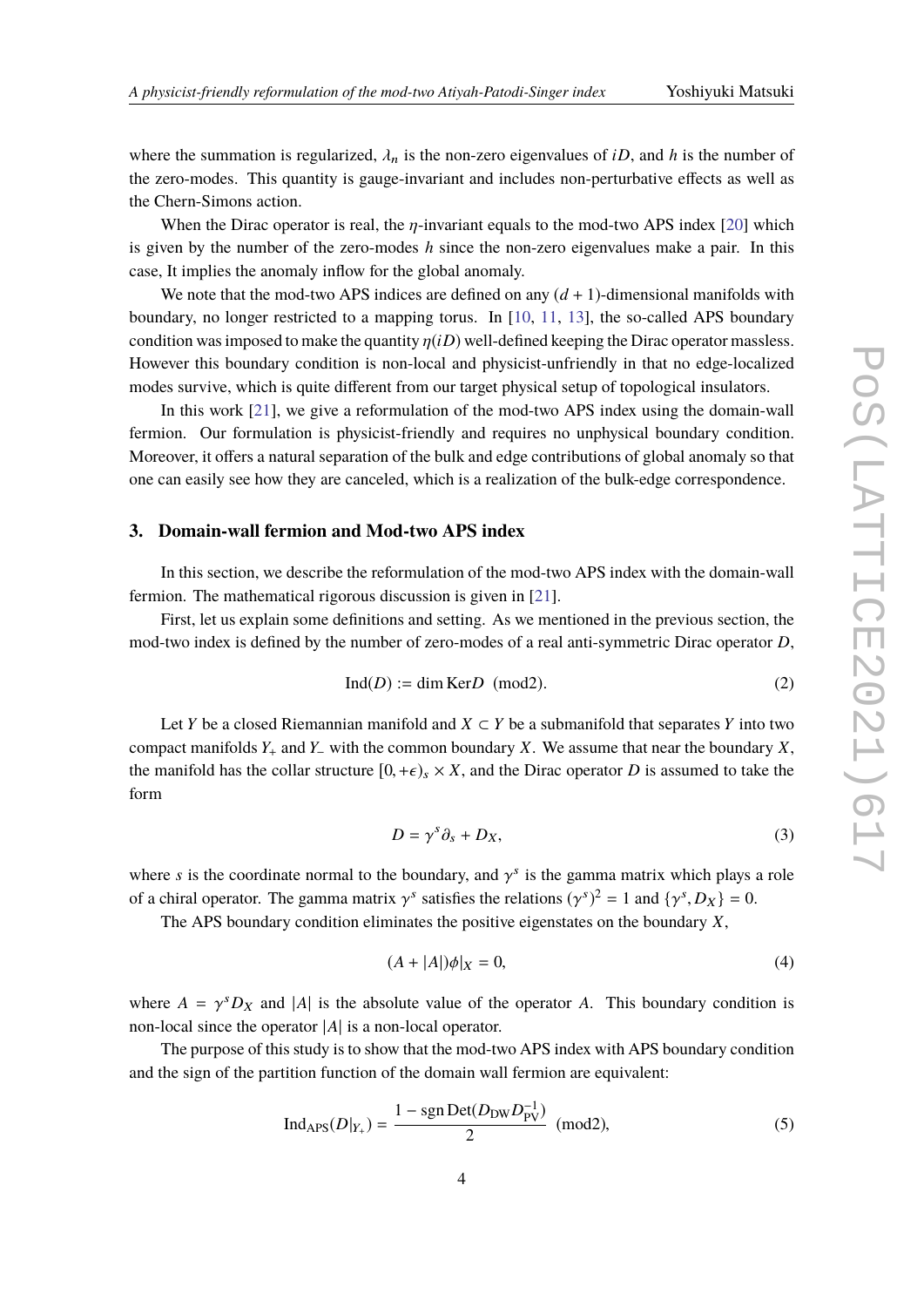where  $D_{DW}$  and  $D_{PV}$  on the closed manifold *Y* are defined as follows.

$$
D_{DW} = D + M\epsilon(s),\tag{6}
$$

$$
D_{PV} = D - M. \tag{7}
$$

The function  $\epsilon(s)$  is the sign function, i.e.,  $\epsilon(s) = +1$  for  $s > 0$  and  $\epsilon(s) = -1$  for  $s < 0$ .

#### **3.1 Some theorems used in our claim**

In this subsection, we introduce two theorems that are necessary to prove our main theorem. We will leave their proofs to these references [10, 17, 21, 25].

We consider the cylindrical manifold  $Y_{\text{cyl}}$  which is  $Y_+$  with semi-infinite cylinder attached to the boundary *X*, i.e.,  $Y_{cyl} := Y_+ \cup (-\infty, 0] \times X$ . In this setting, the mod-two APS index on  $Y_+$  is equivalent to the mod-two AS index on  $Y_{\text{cyl}}$  [10].

$$
Ind_{APS}(D|_{Y_+}) = Ind(D_{cyl}).
$$
\n(8)

Let us consider a one-parameter family of the real anti-symmetric Dirac operator  $D_t$  labelled by t. When t moves from  $-1$  to 1, the spectral flow of  $D_t$ , i.e., how many times pairs of eigenvalues cross zero, is given by the following formula [25]

$$
Sf(D_{-1}, D_1) = \frac{1 - sgn Det A}{2},
$$
\n(9)

where the operator *A* satisfies the relation  $D_1 = A^{\dagger} D_{-1} A$ .

#### **3.2 Proof of our main theorem**

Now, we give the proof of our main theorem (5). We consider a 6-dimensional Dirac operator

$$
\widehat{D}_t := \begin{pmatrix} \partial_t & D + M\kappa(t) \\ D - M\kappa(t) & -\partial_t \end{pmatrix},\tag{10}
$$

where *t* is the 6th direction,  $\kappa(t) = \epsilon(s)$  for  $t > 0$  and  $\kappa(t) = -1$  for  $t < 0$  (See Fig.1).  $\widehat{D}_t$ can be decomposed into the 5-dimensional Dirac operator and 1-dimensional Dirac operator with domain-wall mass,

$$
\widehat{D}_t = \begin{pmatrix} 0 & D \\ D & 0 \end{pmatrix} + D^{1D}
$$

$$
D^{1D} := \begin{pmatrix} \partial_t & M\kappa(t) \\ -M\kappa(t) & -\partial_t \end{pmatrix}
$$
(11)

Note that the mod-two index of  $D_t$  is expressed as the product of the index of  $D$  and that of  $D^{1D}$ . In fact, we can consider the zero-modes  $\psi$  of *D*, the zero-mode  $u \exp(-M|t|)$  of  $D^{1D}$ independently, where  $u = (1, 1)^T$ . And the zero modes of  $\hat{D}_t$  are expressed as these product  $u \exp(-M|t|) \psi$ . Furthermore, since there is now only one zero-mode of  $D^{1D}$ ,

$$
\text{Ind}(D_t) = \text{Ind}(D). \tag{12}
$$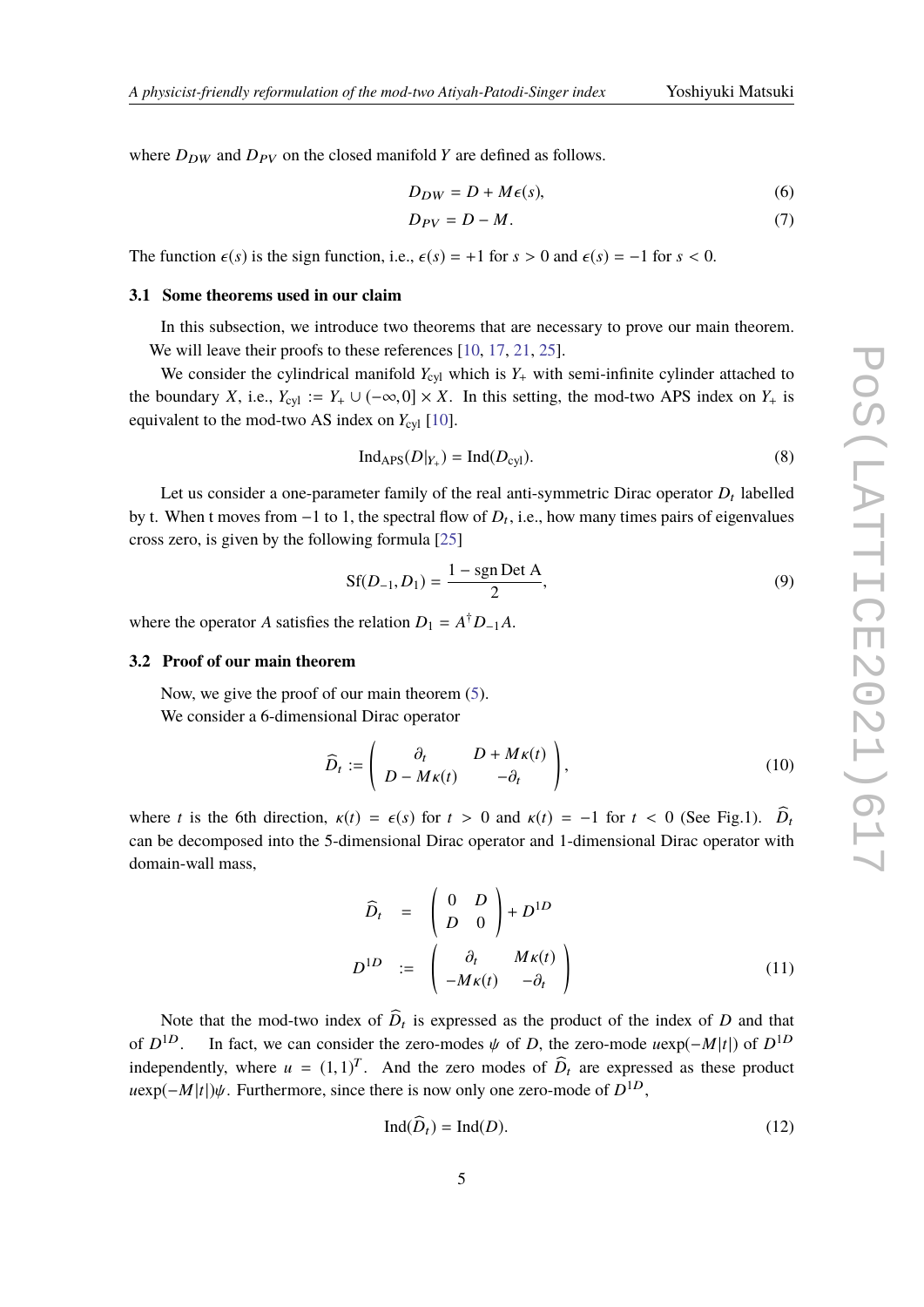

**Figure 1:** Kink mass structure in 6-dimensional plane

The index  $Ind(D)$  is the mod-two AS index on the semi-infinite bended cylindrical manifold which indicated as the black thick line in Fig.1. The previous work [17] showed that this index is consistent with the mod-two AS index on the manifold  $Y_{\text{cyl}}$ . Therefore, the formula (8) tells us

$$
Ind(Dt) = IndAPS(D|Y+).
$$
\n(13)

Next, let us rewrite the Dirac operator (10)

$$
\widehat{D}_t = \varepsilon (\partial_t + D_t), \tag{14}
$$

$$
\varepsilon = \begin{pmatrix} 1 & 0 \\ 0 & -1 \end{pmatrix}, \ D_t = \begin{pmatrix} 0 & D + M\kappa(t) \\ -D + M\kappa(t) & 0 \end{pmatrix}.
$$
 (15)

Let  $\phi$  be the eigenfunction with the eigenvalue  $\lambda_t$  of  $D_t$ . We assume that the *t*-dependent part of  $\phi$  is exp[ $-\lambda_t t$ ]. Then, the function  $\phi$  is a zero-mode of  $D_t$ . From the normalization condition, the  $\lambda_t$  must be negative when  $t < 0$  and positive when  $t > 0$ . It means that there is a zero-mode of  $\widehat{D}_t$  when the spectral flow occurs once:

$$
\text{Ind}(\widehat{D}_t) = \text{Sf}(D_{-1}, D_1) \text{ (mod2)}.
$$
 (16)

*D*<sup>−1</sup> and *D*<sup>1</sup> are evaluated as follows,

$$
D_{-1} = \begin{pmatrix} 0 & D_{PV} \\ D_{PV}^{\dagger} & 0 \end{pmatrix}, D_1 = \begin{pmatrix} 0 & D_{DW} \\ D_{DW}^{\dagger} & 0 \end{pmatrix}.
$$
 (17)

For these operators, the operator *A* which is given below satisfies  $D_1 = A^{\dagger} D_{-1} A$ ,

$$
A = \begin{pmatrix} 0 & D_{DW} \\ D_{PV}^{-1} & 0 \end{pmatrix}.
$$
 (18)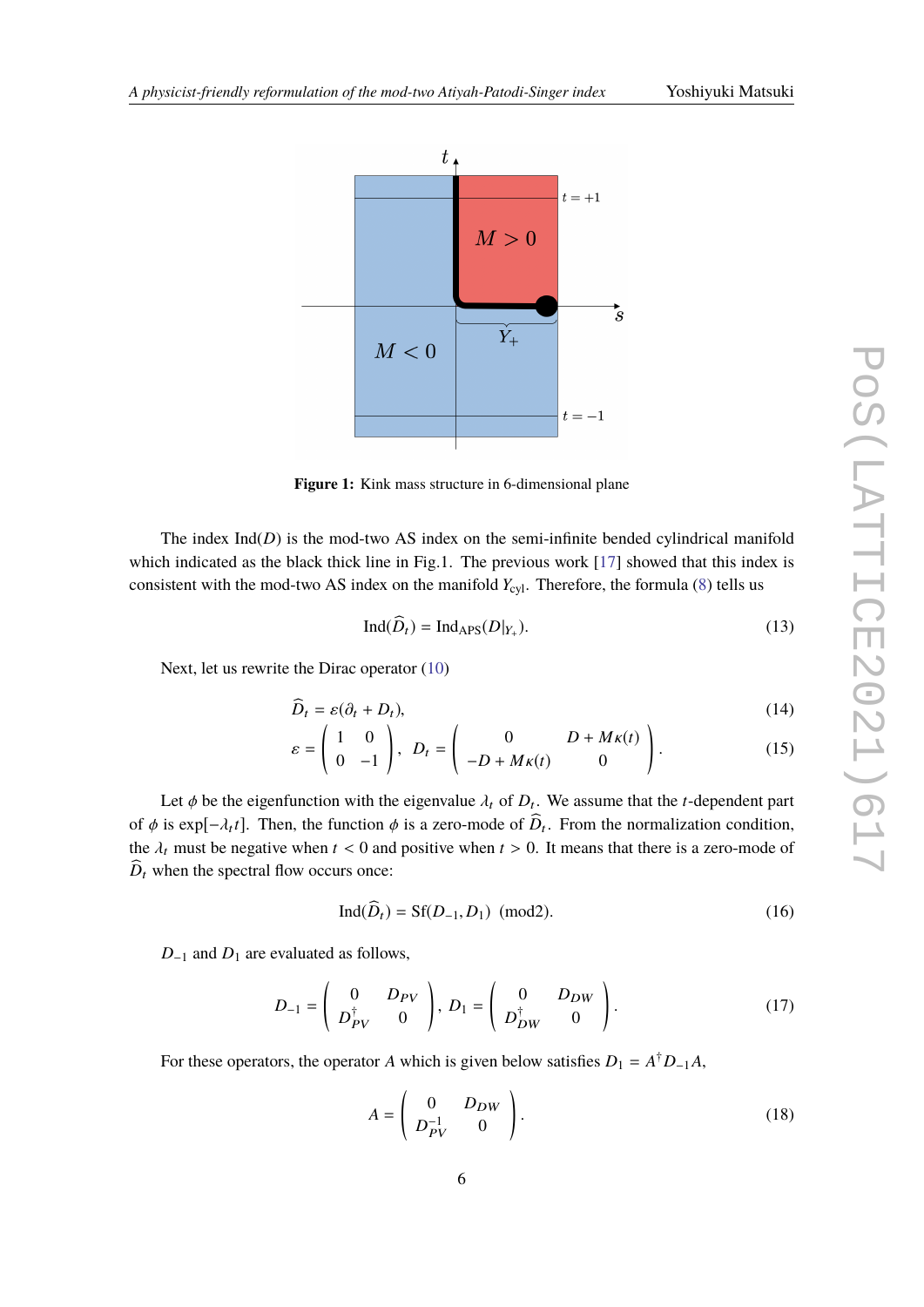From (9), the spectral flow of  $D_t$  is equivalent to the left hand side of (5),

$$
Sf(D_{-1}, D_1) = \frac{1 - sgn Det(D_{DW} D_{PV}^{-1})}{2} \text{ (mod2)}.
$$
 (19)

The above formulae  $(13)$ ,  $(16)$  and  $(19)$  lead to our main result  $(5)$ .

#### **4. Separation of bulk and edge contributions of Mod-two APS index**

Finally, we explain a natural decomposition of the mod-two APS index into the bulk and the edge contributions, and show the bulk/edge correspondence of the global anomaly.

To this end, we introduce a single free domain-wall fermion with the opposite sign of mass, which does not contribute to the anomaly. The total partition function is given by

$$
\text{Det}\left(\frac{D+M\epsilon(s)}{D-M}\right) \cdot \text{Det}\left(\frac{\partial - M\epsilon(s)}{\partial - M}\right) \propto (-1)^{I_{APS}^{mod-two}}.
$$
\n(20)

In the previous section, it is proved that the phase of the product of these determinants is proportional to the mod-two APS index on the five-dimensional manifold. The left hand side of (20) is easily decomposed into the bulk and edge contributions as follows,

$$
\begin{aligned}\n\text{Det}\left(\begin{array}{ccc} D + M\epsilon(s) & 0 \\ 0 & \partial - M\epsilon(s) \end{array}\right) & \text{Det}\left(\begin{array}{ccc} D - M & 0 \\ 0 & \partial - M \end{array}\right)^{-1}, \\
&= \text{Det}\left[\begin{array}{ccc} D + M\epsilon(s) & 0 \\ 0 & \partial - M\epsilon(s) \end{array}\right] & \text{Det}\left[\begin{array}{ccc} D + M\epsilon(s) & \mu \\ \mu & \partial - M\epsilon(s) \end{array}\right] \\
&= \text{Det}\left[\begin{array}{ccc} D + M\epsilon(s) & \mu \\ \mu & \partial - M\epsilon(s) \end{array}\right] & \text{Det}\left[\begin{array}{ccc} D - M & 0 \\ 0 & \partial - M \end{array}\right] & \text{set} \\
&= \text{Det}D^{\text{edge}} & \text{Det}D^{\text{bulk}}.\n\end{aligned}
$$
\n(21)

In the second line, we insert the Pauli-Villars determinants in the denominator and numerator. In the hierarchical limit  $\lambda_{\text{edge}} \ll \mu \ll M$  ( $\lambda_{\text{edge}}$  is a typical energy scale of the edge modes), the first and second determinants are dominated by the edge-localized modes and the bulk modes, respectively.

Since the Dirac operators  $D^{\text{edge}}$  and  $D^{\text{bulk}}$  are both real, the mod-two APS index is decomposed as follows:

$$
I_{APS}^{mod-two} = I_{edge} + I_{bulk} \text{ (mod2)},
$$
 (22)

$$
I_{\rm edge} \equiv \frac{1 - \text{sgn Det} D^{\text{edge}}}{2},\tag{23}
$$

$$
I_{\text{bulk}} \equiv \frac{1 - \text{sgn Det} D^{\text{bulk}}}{2}.
$$
 (24)

We remark that neither Det*D*<sup>edge</sup> nor Det*D*<sup>bulk</sup> are gauge-invariant due to the Pauli-Villars mass  $\mu$ . However the total partition function is gauge invariant. This is nothing but the bulk-edge correspondence for the global anomaly.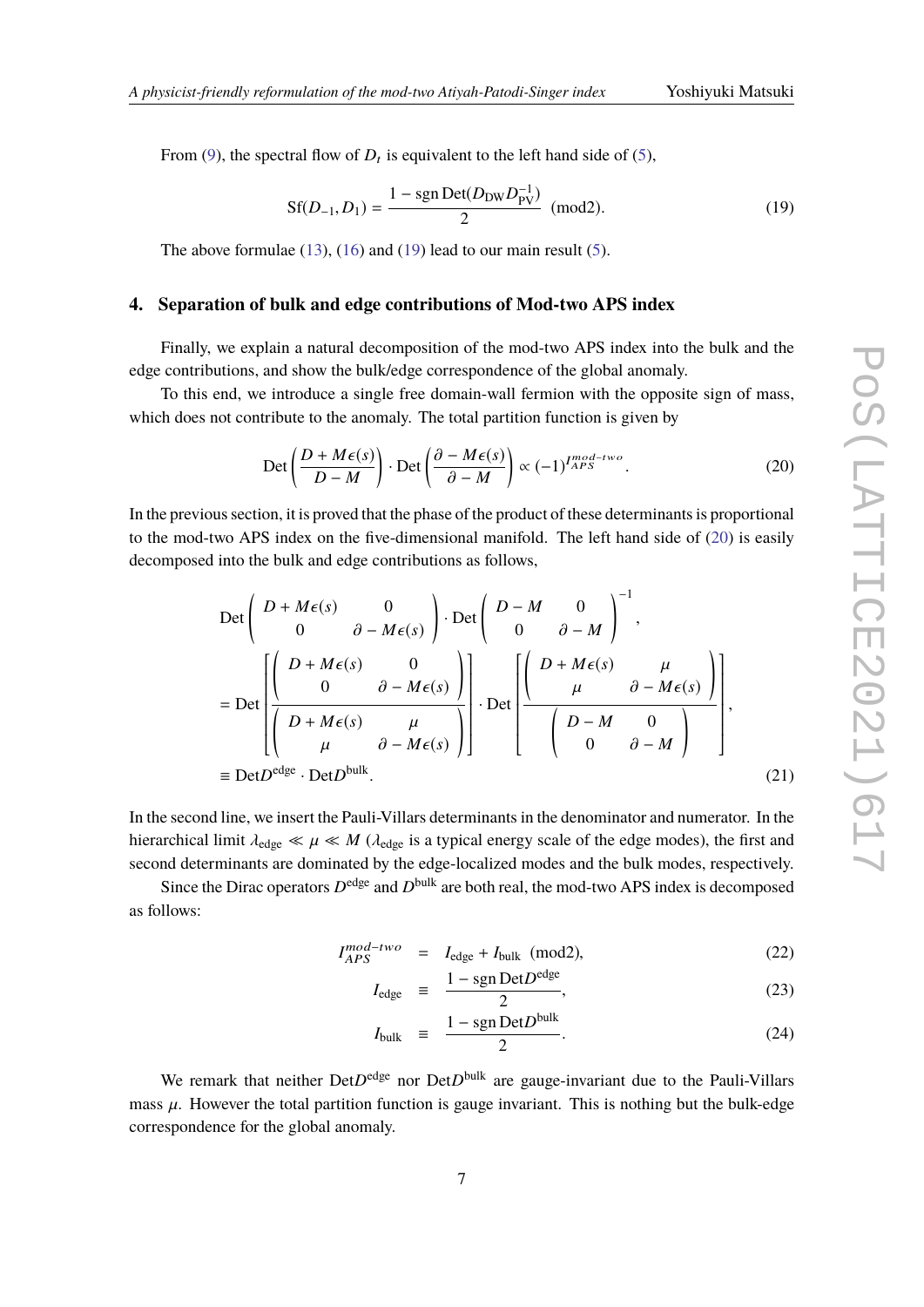#### **5. Summary and Discussion**

In this work, we have proved mathematically the equivalence between the formulation of the mod-two APS index with APS boundary condition and that with the domain-wall fermions. Our setup with the domain-wall fermions is equipped with many features consistent with the physics of topological materials such as the local boundary conditions.

Furthermore, we have found a natural separation of the bulk and edge contributions of the mod-two APS index. It shows a bulk-edge correspondence of the global anomaly.

The application of our formulation to a lattice gauge theory is also interesting. In the *SU*(2) gauge theory on a five-dimensional torus with fermions in the fundamental representations the lattice domain-wall Dirac operator is real,

$$
D_{DW}^{lat}(x, y) = D_W(x, y) + \kappa m \delta_{x, y},\tag{25}
$$

where  $D_W$  is the Wilson-Dirac operator

$$
D_W = \sum_{\mu=1}^5 \left( \gamma^\mu \frac{\nabla_\mu + \nabla_\mu^*}{2} - \frac{\nabla_\mu \nabla_\mu^*}{2} \right),\tag{26}
$$

and  $\nabla_{\mu}$  and  $\nabla_{\mu}^*$  is forward/backward discrete derivatives, respectively. Then it is natural to define the lattice version of the mod-two APS index by

$$
\frac{1 - \text{sgn Det} D_{DW}^{lat}}{2} \text{ (mod2)}.
$$
 (27)

We thank N. Kawai, Y. Kikukawa, Y. Kubota and K. Yonekura for useful discussions. This work was supported in part by JSPS KAKENHI (Grant numbers: JP15K05054, JP17H06461, JP17K14186, JP18H01216, JP18H04484, JP18K03620, 19J20559, JP20K14307, JP21K03222 and JP21K03574).

#### **References**

- [1] S. L. Adler, "Axial vector vertex in spinor electrodynamics," Phys. Rev. **177**, 2426-2438 (1969) doi:10.1103/PhysRev.177.2426
- [2] J. S. Bell and R. Jackiw, "A PCAC puzzle:  $\pi^0 \to \gamma \gamma$  in the  $\sigma$  model," Nuovo Cim. A 60, 47-61 (1969) doi:10.1007/BF02823296
- [3] G. 't Hooft, NATO Sci. Ser. B **59**, 135-157 (1980) doi:10.1007/978-1-4684-7571-5\_9
- [4] C. G. Callan, Jr. and J. A. Harvey, "Anomalies and Fermion Zero Modes on Strings and Domain Walls," Nucl. Phys. B **250**, 427-436 (1985) doi:10.1016/0550-3213(85)90489-4
- [5] Y. Hatsugai, "Chern number and edge states in the integer quantum Hall effect," Phys. Rev. Lett. 71, no. 22, 3697 (1993). doi:10.1103/PhysRevLett.71.3697; "Edge states in the integer quantum Hall effect and the Riemann surface of the Bloch function," Phys. Rev. B 48, no. 16, 11851 (1993). doi:10.1103/PhysRevB.48.11851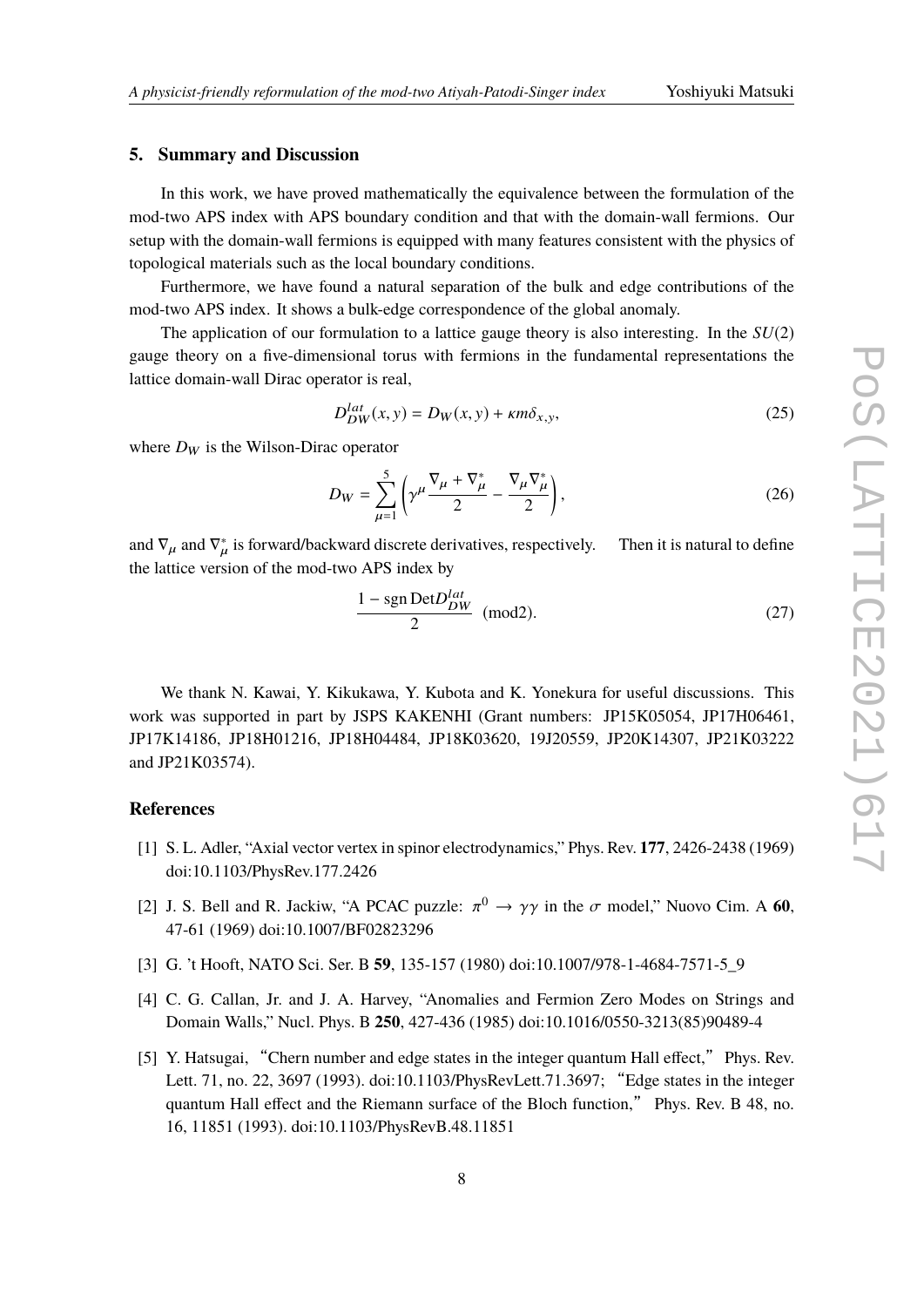- [6] E.Witten, "Fermion Path Integrals And Topological Phases," Rev. Mod. Phys. **88**, no.3, 035001 (2016) doi:10.1103/RevModPhys.88.035001 [arXiv:1508.04715 [cond-mat.mes-hall]].
- [7] E. Witten, "An SU(2) Anomaly," Phys. Lett. B **117**, 324-328 (1982) doi:10.1016/0370- 2693(82)90728-6
- [8] E. Witten, "The "Parity" Anomaly On An Unorientable Manifold," Phys. Rev. B **94**, no.19, 195150 (2016) doi:10.1103/PhysRevB.94.195150 [arXiv:1605.02391 [hep-th]].
- [9] E. Witten, "GLOBAL GRAVITATIONAL ANOMALIES," Commun. Math. Phys. **100**, 197 (1985) doi:10.1007/BF01212448
- [10] M. F. Atiyah, V. K. Patodi and I. M. Singer, "Spectral asymmetry and Riemannian Geometry. I,"Math. Proc. Cambridge Phil. Soc. 77, 43 (1975) doi:10.1017/S0305004100049410;"Spectral asymmetry and Riemannian geometry. II," Math. Proc. Cambridge Phil. Soc. 78, 405 (1976) doi:10.1017/S0305004100051872;"Spec- tral asymmetry and Riemannian geometry. III," Math. Proc. Cambridge Phil. Soc. 79, 71 (1976) doi:10.1017/S0305004100052105.
- [11] X. z. Dai and D. S. Freed, "eta invariants and determinant lines," J. Math. Phys. **35**, 5155-5194 (1994) [erratum: J. Math. Phys. **42**, 2343-2344 (2001)] doi:10.1063/1.530747 [arXiv:hepth/9405012 [hep-th]].
- [12] K. Yonekura, "Dai-Freed theorem and topological phases of matter," JHEP **09**, 022 (2016) doi:10.1007/JHEP09(2016)022 [arXiv:1607.01873 [hep-th]].
- [13] D. S. Freed, "Anomalies and Invertible Field Theories," Proc. Symp. Pure Math. **88**, 25-46 (2014) doi:10.1090/pspum/088/01462 [arXiv:1404.7224 [hep-th]].
- [14] E. Witten and K. Yonekura, "Anomaly Inflow and the  $\eta$ -Invariant," [arXiv:1909.08775 [hepth]].
- [15] H. Fukaya, T. Onogi and S. Yamaguchi, Phys. Rev. D **96**, no.12, 125004 (2017) doi:10.1103/PhysRevD.96.125004 [arXiv:1710.03379 [hep-th]].
- [16] D. B. Kaplan, "A Method for simulating chiral fermions on the lattice," Phys. Lett. B **288**, 342-347 (1992) doi:10.1016/0370-2693(92)91112-M [arXiv:hep-lat/9206013 [hep-lat]].
- [17] H. Fukaya, M. Furuta, S. Matsuo, T. Onogi, S. Yamaguchi and M. Yamashita, "The Atiyah–Patodi–Singer Index and Domain-Wall Fermion Dirac Operators," Commun. Math. Phys. **380**, no.3, 1295-1311 (2020) doi:10.1007/s00220-020-03806-0 [arXiv:1910.01987 [math.DG]].
- [18] H. Fukaya, "Understanding the index theorems with massive fermions," [arXiv:2109.11147 [hep-th]].
- [19] H. Fukaya, N. Kawai, Y. Matsuki, M. Mori, K. Nakayama, T. Onogi and S. Yamaguchi, "The Atiyah–Patodi–Singer index on a lattice," PTEP **2020**, no.4, 043B04 (2020) doi:10.1093/ptep/ptaa031 [arXiv:1910.09675 [hep-lat]].